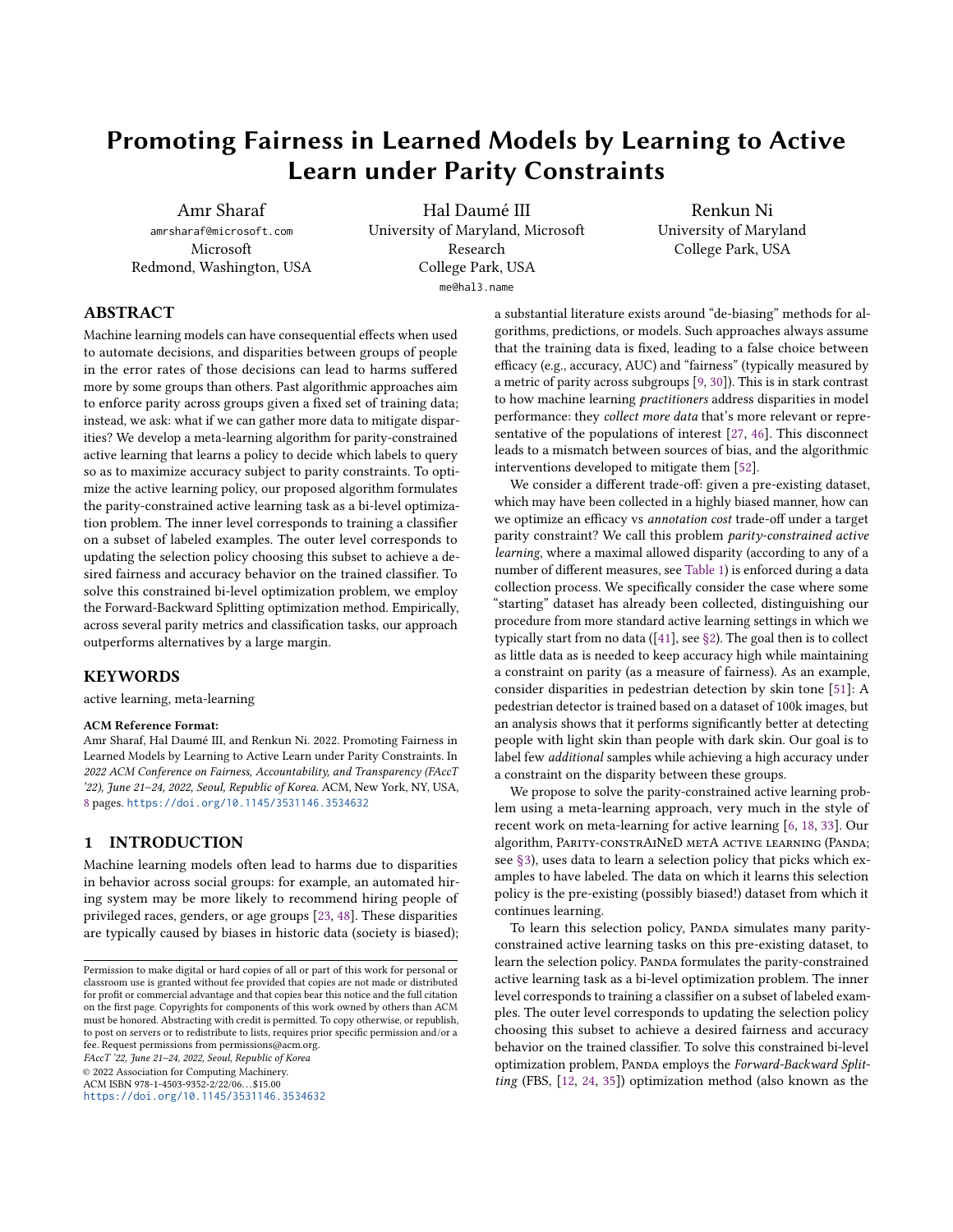proximal gradient method). Despite its apparent simplicity, FBS can handle non-differentiable objectives with possibly non-convex constraints while maintaining the simplicity of gradient-descent methods.

Through exhaustive empirical experiments [\(§4\)](#page-3-0), we show:

- (1) Panda is effective: it outperforms alternative active learning algorithms by a large margin under the same setting while enforcing the desired behavior on fairness.
- (2) Panda is general-purpose: it learns the selection policy endto-end and can handle a wide set of non-differentiable and non-convex constraints on fairness parity using Gumbel-Softmax reparameterization [\[25,](#page-7-10) [28,](#page-7-11) [36\]](#page-7-12) and differentiable approximations.
- (3) Panda is powerful: it employs a Transformer model architecture [\[45\]](#page-7-13) to represent the learned selection policy. This architecture has achieved state-of-the-art performance in many tasks including language modeling [\[14\]](#page-6-6), machine translation [\[15\]](#page-6-7), and unsupervised pre-training [\[16\]](#page-6-8).

#### <span id="page-1-0"></span>2 BACKGROUND AND RELATED WORK

Concerns about biased or disparate treatment of groups or individuals by computer systems has been raised since the 1990s [\[21\]](#page-6-9). Machine learning and other statistical techniques provide ample opportunity for pre-existing societal bias to be incorporated into computer systems through data, leading to a burgeoning of research studying disparities in machine learning [\[1,](#page-6-10) [13,](#page-6-11) i.a.]. Arguably, because society is biased, societal data will be biased, and therefore, if unchecked, any machine learning model trained on such data will inherit its biases.

Much technical machine learning research has gone into defining what disparate treatment means formally, leading to a zoo of parity metrics [\[37\]](#page-7-14) (see [Table 1](#page-2-0) for examples), proofs of their incompatibilities [\[10,](#page-6-12) [32\]](#page-7-15), and analyses of how they conform to normative notions of fairness [\[44\]](#page-7-16). This has led to machine learning algorithms that optimize not just for accuracy, but rather for accuracy subject to a constraint on parity between groups [\[2\]](#page-6-13).

A parallel line of research has considered the human side of analyzing disparities in machine learning systems, including visualization [\[8\]](#page-6-14), debugging [\[9\]](#page-6-1), and needs-finding [\[27,](#page-7-3) [46\]](#page-7-4). One finding of the latter is that machine learning practitioners and data scientists often have control over training data, which is not taken into account in most technical machine learning research. For instance, [\[27\]](#page-7-3)'s results show that 78% of practitioners who had attempted to address disparities did so by trying to collect more data, despite the lack of tools that support this.

Curating more data is not a foreign concept in the machine learning research: active learning—the learning paradigm in which the learner itself chooses which examples to have labeled next—has been studied extensively over the past five decades (e.g., Angluin [\[4\]](#page-6-15), Cohn et al. [\[11\]](#page-6-16), Fedorov [\[19\]](#page-6-17), Jiang and Ip [\[29\]](#page-7-17), Settles [\[41\]](#page-7-6)). Most active learning approaches select samples to label based on some notion of uncertainty (e.g., entropy of predictions, or margin). Most relevant to our work are recent active learning approaches based on meta-learning [\[6,](#page-6-2) [18\]](#page-6-3): here, instead of designing the selection strategy by hand, the selection strategy is learned based on offline, simulated active learning problems. So long as those offline

problems are sufficiently similar to the target, real, active learning problem, there is hope that the learned strategy will generalize well.

We are aware of only one paper that considers active learning in the context of fairness: Fair Active Learning (FAL) by [\[3\]](#page-6-18). FAL uses a handselection strategy that interpolates between an uncertaintybased selection criteria, and a "fairness" criteria that estimates the impact on disparity if the label of a given point were queried (by computing expected disparity over all possible labels). FAL selects data points to be labeled to balance a convex combination of model accuracy and parity, with the trade-off specified by a hyperparameter. Empirically, [\[3\]](#page-6-18) showed a significant reduction in disparity while maintaining accuracy. Our setting is slightly different than FAL—we assume pre-existing data—but we compare extensively to this approach experimentally under similar conditions [\(§4\)](#page-3-0).

# <span id="page-1-1"></span>3 PROBLEM DEFINITION AND PROPOSED APPROACH

In this section we define parity-constrained active learning and describe our algorithm, PANDA.

# <span id="page-1-2"></span>3.1 Problem Definition: Parity-Constrained Active Learning

We consider the following model. We have collected a dataset of *N* labeled examples,  $D^0 = (\mathbf{x}_n, y_n)_n^N$  over an input space *X* (e.g., images) and output space *X* (e.g., nedestrian bounding bayes) and iv *iddeted* examples,  $D = (x_n, y_n)_{n=1}$  over an input space  $\Lambda$  (e.g., images) and output space  $\mathcal Y$  (e.g., pedestrian bounding boxes), and have access to a collection of M-many unlabeled examples,  $U =$  $(x_m)_{m=1}^M$ . Each input example  $x \in X$  is associated with a unique  $\left(\frac{\lambda m}{m=1}\right)$ . Lacti input example  $\lambda \in \Lambda$  is associated with a unique<br>group  $g(x)$  (e.g., skin tone). We fix a hypothesis class  $\mathcal{H} \subset \mathcal{Y}^{\lambda}$  and<br>learning algorithm  $\mathcal{A}$  that maps a labeled sample D to a cl learning algorithm  $A$  that maps a labeled sample  $D$  to a classifier  $h \in \mathcal{H}$ . Finally, we have a loss function  $\ell(y, \hat{y}) \in \mathbb{R}^{\geq 0}$  (e.g., squared<br>error classification error etc.) and a target disparity metric  $\Delta(h) \in$ error, classification error, etc.) and a target *disparity metric*,  $\Delta(h) \in$  $\mathbb{R}^{\geq 0}$  (such as those in [Table 1\)](#page-2-0). The goal is to label as few examples from U as possible to learn a classifier h on the union of  $D^0$  and the neuly labeled examples with high accuracy subject to a constraint newly labeled examples with high accuracy subject to a constraint that  $\Delta(h) < \rho$  for a given threshold  $\rho > 0$ . We assume access to a (small) validation set V of labeled examples (which can be taken to be a subset of D). We will denote population expectations and disparities by <sup>E</sup> and ∆, respectively, and their estimates on a finite sample by  $\mathbb{E}_A$  and  $\hat{\Delta}_A$ , where A is the sample.

The specific interaction model we assume is akin to standard active learning with labeling budget B:

- 1: train the initial classifier on the pre-existing dataset:  $h^0 = a(n^0)$  $\mathcal{A}(D^0)$ .<br>for roy
- 2: **for** round  $b = 1...B$  **do**<br>3: **generate categorical p**
- 3: generate categorical probability distribution  $Q = \pi(h^{b-1}, U)$ <br>over  $U$  using policy  $\pi$ over U using policy  $\pi$ .
- <span id="page-1-3"></span>4: sample an unlabeled example  $x \sim Q$ , query its label y, and set  $D^b = D^{b-1} \cup \{(\mathbf{x}, y)\}.$
- <span id="page-1-4"></span>5: train/update classifier:  $h^b = \mathcal{A}(D^b)$ .

7: **return** classifier  $h^B$ , it's validation loss  $\mathbb{B}_V \ell(y, h^B(x))$  and validation disparity  $\hat{\Lambda}_{Y}(h^B)$ idation disparity  $\hat{\Delta}_V(h^B)$ .

<sup>6:</sup> end for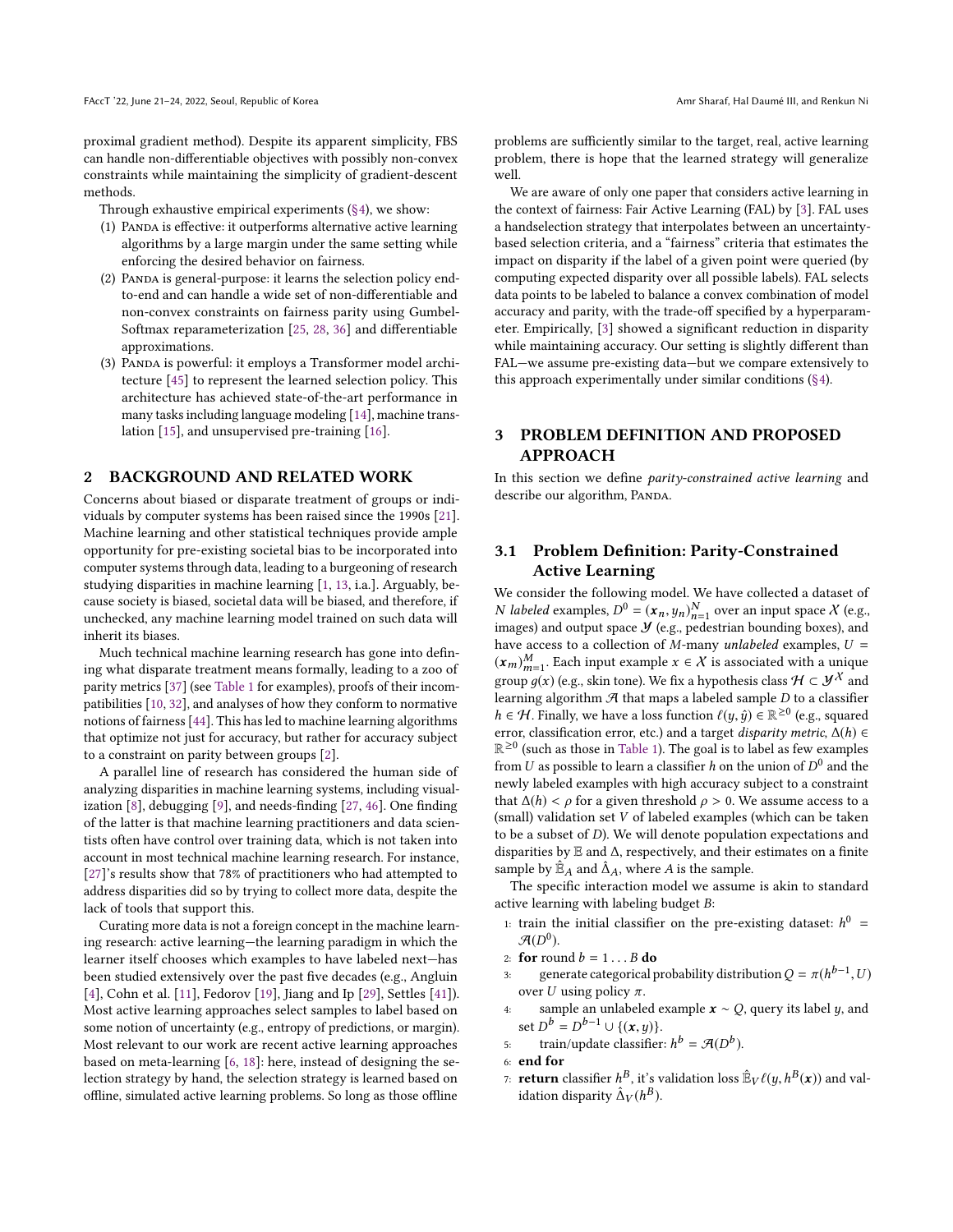Promoting Fairness in Learned Models by Learning to Active Learn under Parity Constraints FACCT '22, June 21-24, 2022, Seoul, Republic of Korea

<span id="page-2-0"></span>

| <b>METRIC</b>         | DESCRIPTION & MATHEMATICAL DEFINITION                                                                                                                                                     |
|-----------------------|-------------------------------------------------------------------------------------------------------------------------------------------------------------------------------------------|
| Demographic           | Predictions $h(x)$ are statistically independent of the group $q(x)$ [20]:                                                                                                                |
| Parity                | $\Delta^{\text{DP}}(h) \triangleq \max_{a}  E[h(x)   q(x)=a] - E[h(x)] $                                                                                                                  |
| <b>Equalized Odds</b> | Predictions $h(x)$ are independent of the group $q(x)$ given the true label $y$ [26]:<br>$\Delta^{EO}(h) \triangleq \max_{a,u}  \mathbb{E}[h(x)   g(x)=a, Y=y] - \mathbb{E}[h(x)   Y=y] $ |
| Error-rate            | False positive and false negative error rates are equal across groups [10]:                                                                                                               |
| Balance               | $\Delta^{EB}(h) \triangleq \max_{a, a', u}  E[h(x)   g(x) = a, Y = y] - E[h(x)   g(x) = a', Y = y] $                                                                                      |

expressed in terms of differences in expected values of predictions (where we take  $h : X \to \{0,1\}$ ). We denote by  $g(x)$  the group to which the example x belongs. In some work, disparities are taken to be ratios of expectations, rather than differences.

Under this model, the active learning strategy is summarized in the example selection policy  $\pi$ . For example, margin-based ac-tive learning [\[40\]](#page-7-19) can be realized by setting  $\pi(h, U)$  to assign a  $Q(x) = \mathbf{1}[x = x^*]$  where  $x^* = \operatorname{argmin}_{x \in U} |h(x)|$ , where h returns the margin. The goal in parity constraint actively learning is to the margin. The goal in parity constraint actively learning is to construct a  $\pi$  with minimal expected loss subject to the constraint that  $\Delta(h) < \rho$ .

# 3.2 PANDA: Learning to Actively Learn under Parity Constraints

We develop a meta-learning approach, PANDA, to address the parityconstrained active learning problem: the selection policy  $\pi$  is trained to choose samples that, if labeled, are likely to optimize accuracy subject to a parity constraint. This learning happens on D itself: by simulating many possible ways additional data could be selected on the historic data, PANDA learns how to select additional examples, even if D itself was sampled in a biased manner.

To learn  $\pi$ , we construct a distribution of meta-training tasks,  $\mathfrak{M}$ ; samples (*L*, *V*) ∼  $\mathfrak{M}$  consist of a labeled dataset *L* (to simulate unlabeled data  $U$ ) and a validation set  $V$ . We form  $\mathfrak M$  by repeatedly reshuffling D, and produce a finite sample of meta-training tasks <sup>D</sup> i.i.d. from  $\mathfrak{M}$ . The meta-learning problem is then to optimize  $\pi$  on D to achieve high accuracy subject to a constraint on disparity. We begin by first writing the parity-constrained problem according to its characteristic function:

$$
\hat{h} \in \operatorname{argmin}_{h \in \mathcal{H}} \,:\, \hat{\Delta}_V(h) < \rho \hat{\mathbb{E}}_V \, \ell(\mathbf{y}, h(\mathbf{x})) \Longleftrightarrow \tag{1}
$$

$$
\hat{h} \in \operatorname{argmin}_{h \in \mathcal{H}} \hat{\mathbb{E}}_V \; \ell(\mathbf{y}, h(\mathbf{x})) + \chi_{\hat{\Delta}, \rho, V}(h) \tag{2}
$$

where  $\chi_{\Delta,\rho,V}(h) = 0$  if  $\hat{\Delta}_V(h) < \rho$  and  $+\infty$  otherwise; for brevity we write  $\chi(h)$  when  $\hat{\Delta}$ ,  $\rho$ , V is clear from context. Under reasonable assumptions, both minimizers are finite.

Given this, the meta-learning optimization problem is:

$$
\min_{\pi \in \Pi} \hat{\mathbb{E}}_{(L,V)\sim \mathfrak{D}} \left[ \hat{\mathbb{E}}_V \ell(\mathbf{y}, h_L^{\pi}(\mathbf{x})) + \chi(h_L^{\pi}) \right]
$$
(3)

where 
$$
h_L^{\pi}
$$
 = ACTIVELEARNINGIM( $\mathcal{A}, D, L, \pi$ ) (4)

Here, ActiveLearnSim $(\mathcal{A}, D, L, \pi)$  is the interactive algorithm<br>83.1, where  $U$  is taken to be  $U$  (with labels hidden) and when a in  $\S 3.1$ , where U is taken to be L (with labels hidden) and when a label is queried, it is retrieved from L.

When  $\mathcal{A}$  is, itself, an optimizer—as it is in most machine learning settings—then formulation [Eq 4](#page-2-1) is a constrained bilevel optimization problem. The outer optimization is over the sampling policy

 $\pi$ , and the inner optimization is over the optimization over h in ACTIVELEARNSIM. We assume that  $A$  can be written as a computational graph, in which case the outer objective can be optimized by unrolling the computational graph of  $A$ . This introduces secondorder gradient terms, but remains computationally feasible so long as the unrolled graph of  $\mathcal A$  is not too long: we ensure this by only running a few steps of SGD inside  $A$  and using a simple hypothesis class for  $H$ . In many cases,  $H$  optimizes a model through stochastic gradient descent (SGD). The unrolled graph corresponds to the computations made by this SGD procedure. To ensure that the unrolled graph is not too long, we limit the number of steps of SGD that A runs, and use a relatively simple hypothesis class for H.

There remain two challenges to solve [Eq 4.](#page-2-1) The first is to address the discontinuous nature of the characteristic function  $\chi$ ; we use forward-backward splitting to address this. The second is that the unrolling of ACTIVELEARNSIM yields a computational graph that has stochasticity (due to the sampling of unlabeled examples); we use the Gumbel reparameterization trick to address this.

Forward-Backward Splitting (FBS) is a class of optimization methods [\[35\]](#page-7-9), which provide the simplicity of gradient descent methods while being able to enforce possibly non-differentiable constraints. In FBS, the objective is separated into a differentiable part  $f(x)$  and an arbitrary (not even necessarily smooth) part  $g(x)$ . The algorithm operates iteratively by first taking a gradient step just with respect to  $\hat{f}$  to an intermediate value:  $x' = x - \eta \nabla f(x)$ . Next, it computes a proximal step that chooses the next iterate  $x$  to minimize  $\eta g(x) + ||x - x'||^2/2$ . When f is convex, FBS converges rapidly; for non-convex problems (like Eq. 4), theoretical convergence rates are non-convex problems (like [Eq 4\)](#page-2-1), theoretical convergence rates are unknown, but the algorithm works well in practice [\[24\]](#page-6-5).

<span id="page-2-1"></span>To apply FBS to our problem, we choose our policy class Π to be a differentiable neural network (see  $\S 3.3$ ). We set  $f$  to be the expected loss term in [Eq 4,](#page-2-1) and  $g$  to be the characteristic function on the disparity. The gradient step with respect to  $f$  can be computed by automatic differentiation of the unrolled computational graph. The proximal step requires projecting onto  $\chi$ ; for complex  $\Pi$  there is no closed-form solution; instead, we run a separate approximate projection step by running several stops of gradient descent on a smoothed version of  $\chi$ , which takes values 0 when the constraint is satisfied, and takes value  $\hat{\Delta}_V(h)$  otherwise. This remains non-<br>continuous but (cub)differentiable—empirically this approximate continuous, but (sub)differentiable—empirically, this approximate projection always finds an iterate that satisfies the original constraint.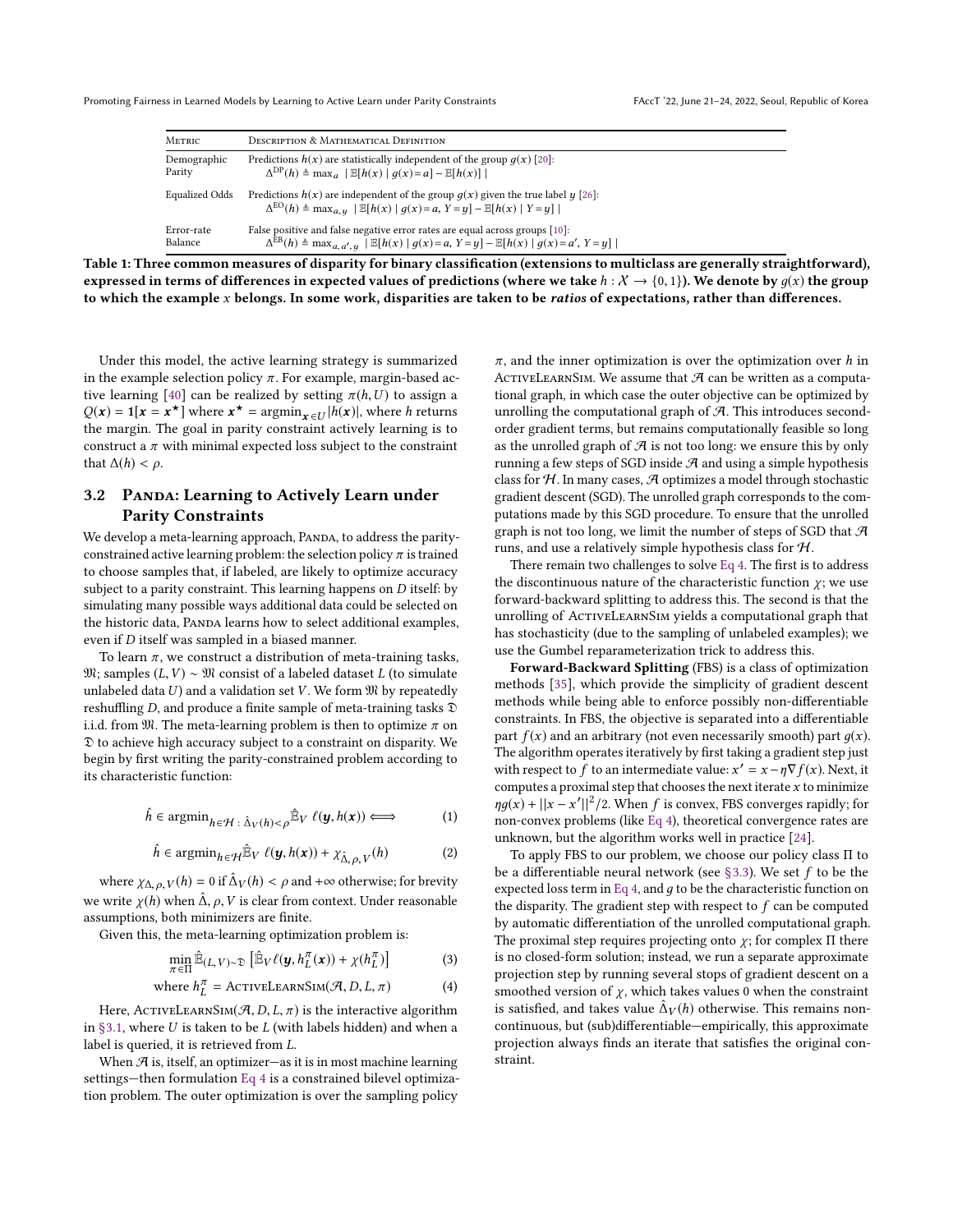Gumbel Reparameterization is a generic technique to avoid back-propagating through stochastic sampling nodes in the computational graph [\[25,](#page-7-10) [28,](#page-7-11) [34,](#page-7-20) [36\]](#page-7-12). This trick allows us to sample from the categorical distribution  $Q$  by independently perturbing the logprobabilities  $Q_i$  with Gumbel noise and finding the largest element, thus enabling end-to-end differentiation through ACTIVELEARNSIM, so long as  $A$  is differentiable.

The Full Training Algorithm for PANDA is summarized in [Al](#page-4-0)[gorithm 1.](#page-4-0) Following the Forward-Backward Splitting template, PANDA operates in an iterative fashion. Over iterations, PANDA simulates a parity-constrained active learning setting for the current model parameters  $\theta^k$ . [Line 4](#page-1-3) performs a simple forward gradient<br>descent step to maximize the classifier performance. This step be descent step to maximize the classifier performance. This step begins at iterate  $\theta^k$ , and then moves in the direction of the (negative) gradient of the performance loss, which is the direction of steepest gradient of the performance loss, which is the direction of steepest descent. [Line 5](#page-1-4) is the proximal (or backward) step, which enforces the parity constraint; this works even when the parity metric is non-differentiable. In both the gradient descent step and the proximal step, PANDA performs bilevel optimization. For example, the gradient step is a gradient with respect to the parameters of the selection policy, of the computational graph defined by ACTIVE-LearnSim. That function, itself, performs an optimization of the classifier h.

## <span id="page-3-1"></span>3.3 Network Structure of Selection Policy

The selection policy  $\pi$  takes as input the current classifier h and unlabeled dataset  $U$ , and produces a distribution  $Q$  over elements of  $U$ . We explore policies that are *agnostic* to changes in  $h$ , meaning that  $O$  at round  $b$  is identical for all  $b$ . This introduces a limitation that  $\pi$  cannot directly adapt to changes in h; however, since  $\pi$ is optimized end-to-end, we empirically found this to be a minor limitation. A significant advantage of this choice is that it means that ACTIVELEARNSIM can be unrolled much more easily: the simple Gumbel softmax can be replaced with Gumbel-top-B [\[34,](#page-7-20) [47\]](#page-7-21) and unrolled in a single step, rather than a sequence of B-many steps.

Because  $\pi$  must effectively make all selections in a single step, it is important that  $\pi$  consider each  $x$  in the context of all other items in  $U$ , and not consider each  $x$  individually. We implement this using a Transformer architecture [\[45\]](#page-7-13), in which a self-attention mechanism essentially combines information across different xs in  $U$ . Specifically, we treat the examples in  $U$  as an unordered sequence as input to the Transformer encoder $^1.$  $^1.$  $^1.$  The Transformer architecture employs several layers of self-attention across U with independent feed-forward networks for each position. The final layer of the Transformer can be interpreted as a contextual representation for each  $x \in U$ , where the context is "the rest of U." We use a final linear softmax layer to map these contextual representations to the probability distribution Q.

Because this model architecture is flexible, it is also data-hungry, and training all of its parameters based just on a small set of B examples is unlikely to be sufficient. This is where the initial dataset  $^0$  comes in: we pretrain the parameters of the Transformer on  $D^0$ 

and use the B-many actively selected samples to fine-tune the final layer, thus keeping the required sample complexity small.

## <span id="page-3-0"></span>4 EXPERIMENTS

We conduct experiments in the standard active learning manner: pretend that a labeled dataset is actually unlabeled, and use its labels to answer queries. Experimentally, given a complete dataset, we first split it 50/50 into meta-training and meta-testing sections. We use meta-training to pretrain the Transformer model (see [§3.3\)](#page-3-1), and also to train PANDA. All algorithms us the same Transformer representation. The meta-testing section is split again 50/50 into the "unlabeled" set and the test set.

Picking a good dataset for parity-constrained active learning is challenging: it needs to contain a protected attribute, be sufficiently large that an active sample from unlabeled portion is representative (i.e., as the size of the sample approaches the size of the unlabeled data, all algorithms will appear to perform identically), and be sufficiently rich that learning does not happen "too quickly."

We considered three standard datasets: COMPAS [\[5\]](#page-6-20), Adult Income [\[17\]](#page-6-21), and Law School [\[50\]](#page-7-22). Law School has only two features and we found only a few examples are needed to learn; and COM-PAS we found to be too small, and is also problematic to use in conditions separated from its true use case [\[7\]](#page-6-22). COMPAS consists of just under <sup>8</sup>k samples, so after two splits, each set contains only <sup>2</sup>k samples. We anticipated that this would be too small for three reasons. First, with a budget  $B = 400$ , many algorithms will end up sampling very similar sets, resulting in difficulties telling approaches apart. Second, we found that after pre-training, 15–20 completely random samples suffice to learn a classifier that is as good as one trained on all the remaining data. Nonetheless, we performed experiments on COMPAS for all baselines and found that while PANDA can fit the meta-training data well, and this generalizes well with respect to loss, it has poor generalization with respect to disparity. We also ran Fairlearn (described below) on this dataset randomly sampled subsets of the training data, and found that, while it eventually is able to achieve a target disparity level of 0.04 once  $B = 400$ , at any point with  $B < 300$  the test-time disparity is significantly larger. We therefore drop COMPAS from consideration; it seems ill-suited to a warm-start active learning paradigm. This left only the Adult Income dataset for experiments. This dataset consists of <sup>48</sup>, <sup>842</sup> examples and <sup>251</sup> features (with one-hot encodings of categorical variables) and the binary prediction task is whether someone makes more than 50k per year, with binary gender as the group attribute (the dataset does not contain information about gender beyond male/female).

### <span id="page-3-3"></span>4.1 Baseline Active Learning Approaches

Our experiments aim to determine how PANDA compares to alternative active learning strategies, including those that explicitly take disparity into account as well as those that do not. Among those that do not consider disparity, we compare to:

Random Sampling – select examples to label randomly.

Margin Sampling – uncertainty-based active learning that selects the example closest to the current decision boundary [\[40\]](#page-7-19).

<span id="page-3-2"></span><sup>&</sup>lt;sup>1</sup>Recall that although Transformers are typically used for *ordered* problems like lan-<br>guage modeling [\[14\]](#page-6-6) and translation [\[15\]](#page-6-7), this is not how they "naturally" work: ordered inputs to Transformers require additional "position" tags, which we omit.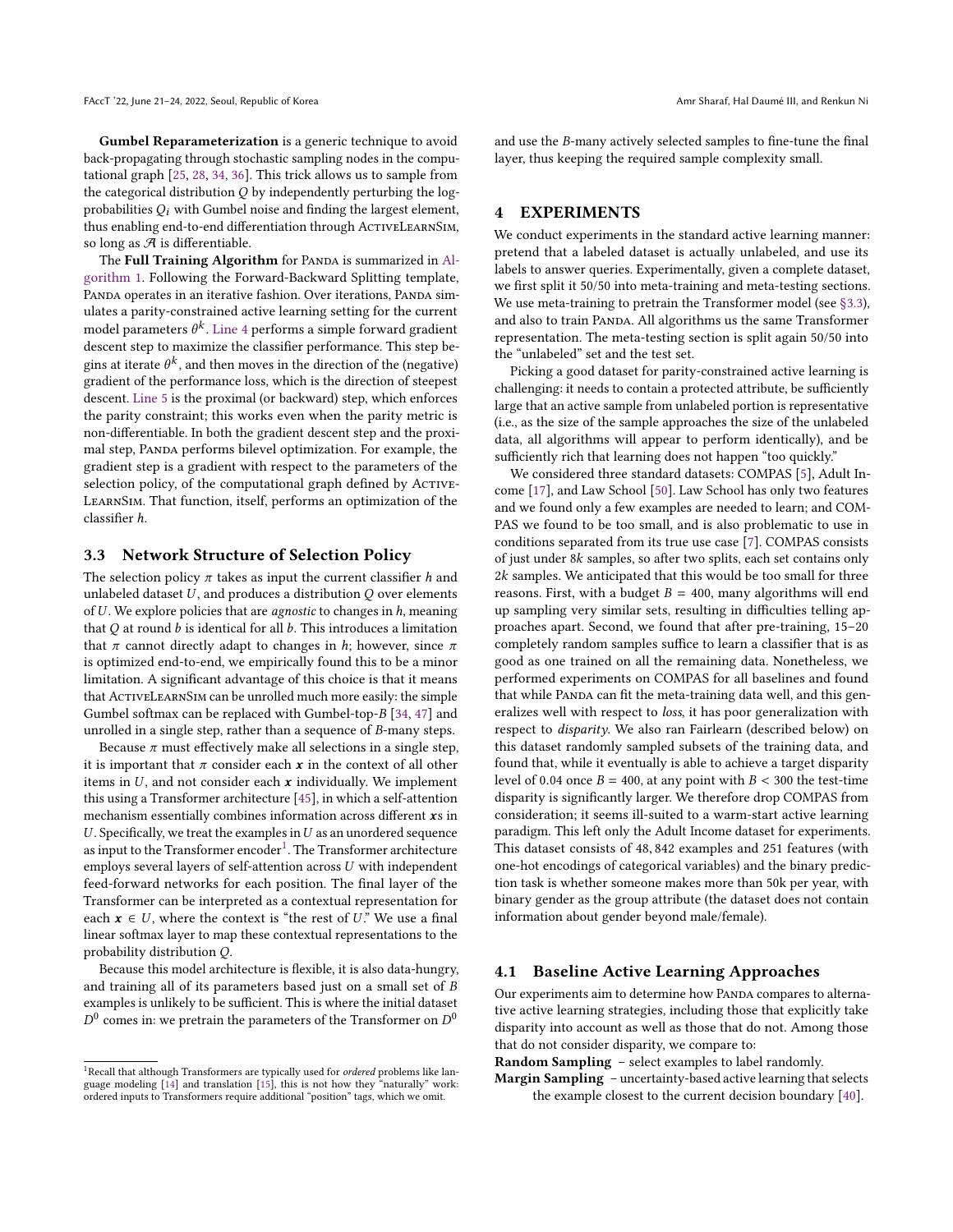Promoting Fairness in Learned Models by Learning to Active Learn under Parity Constraints FACCT '22, June 21-24, 2022, Seoul, Republic of Korea

<span id="page-4-0"></span>Algorithm 1 Parity-constrained Active Learning via PANDA

| <b>Input:</b> pre-existing datasets D, budget B, loss function $\ell$ , disparity metric $\Delta$ , threshold $\rho$ ,                                                    |
|---------------------------------------------------------------------------------------------------------------------------------------------------------------------------|
| meta-learning learning rate schedule $\langle \eta^k \rangle_{k>1}$ , and inner learning rate $\eta'$                                                                     |
| <b>Output:</b> Selection policy $\pi$                                                                                                                                     |
| 1: Initialize selection policy $\pi(\cdot; \theta^0)$ parameterized by $\theta^0$                                                                                         |
| 2: for iteration $k = 1$ convergence do                                                                                                                                   |
| Split $D$ into pool $L$ and validation set $V$<br>3:                                                                                                                      |
| $\hat{\theta}^{k+1} = \theta^k - \eta^k \nabla_{\theta} \mathbb{E}_V \ell(y, \text{ACTIVELEARNINGIM}(\mathcal{A}, D, L, \pi(\cdot; \theta^k)(\mathbf{x}))$<br>4:          |
| $\theta^{k+1} = \arg\min_{\theta} \eta^k \chi_{\hat{\Lambda}, \alpha, V}$ (ACTIVELEARNSIM(A, D, L, $\pi(\cdot; \theta)$ )) + $1/2  \theta - \hat{\theta}^{k+1}  ^2$<br>5: |
| 6: end for                                                                                                                                                                |
| 7: <b>return</b> $\pi(\cdot; \theta^{\text{final}})$                                                                                                                      |
|                                                                                                                                                                           |
| 8: function ACTIVELEARNSIM( $\mathcal{A}$ , D, L, $\pi$ )                                                                                                                 |
| Let $\langle x_i, y_i \rangle_{i=1}^{ L }$ be an indexing of L<br>9:                                                                                                      |
| for $b = 1B$ do<br>10:                                                                                                                                                    |
| set $\tilde{Q}_i = \pi(h^{b-1}, x_i) + \text{Gumbel}(0)$ for all i and pick $j = \arg \max_i \tilde{Q}_i$<br>11:                                                          |
| take (a/several) gradient step(s) of the form: $h^{b} = h^{b-1} - \eta \nabla_h \ell(y_i, h(x_i))$<br>12:                                                                 |
| end for<br>13:                                                                                                                                                            |
| return $h^B$<br>14:                                                                                                                                                       |
| 15: end function                                                                                                                                                          |

Entropy Sampling – uncertainty-based active learning that selects the example with highest entropy of predicted label [\[41,](#page-7-6) [42\]](#page-7-23).

We also consider alternate approaches that take groups and/or disparity into account explicitly.

- Group Aware Random Sampling select examples to label uniformly at random, restricted to the group on which worse performance is achieved by  $h^0$ . Closely related to active learn-<br>ing in domain adaptation  $[39, 43, 49]$ ing in domain adaptation [\[39,](#page-7-24) [43,](#page-7-25) [49\]](#page-7-26).
- Fair Active Learning the "fair" active learning approach described in [§2](#page-1-0) that optimizes an interpolation between Entropy Sampling and expected disparity [\[3\]](#page-6-18).
- Fairlearn select examples to label uniformly at random, and the run fairlearn to train a classifier to optimize accuracy subject to a parity constraint [\[2\]](#page-6-13).
- Fairlearn+AL combine uncertainty-based active learning with a fairlearn, select examples closest to the decision boundary to label, and then run fairlearn to train a classifier to optimize accuracy subject to a parity constraint.

# 4.2 Implementation Details and Hyperparameter Tuning

We use the Transformer Model [\[45\]](#page-7-13) implemented in PyTorch [\[38\]](#page-7-27). We use the standard transformer encoder with successive encoder layers. Each layer contains a self-attention layer, followed by a fully connected feed-forward layer. We use the feed-forward layer for decoding, where we sample B items from the predicted probability distribution in a single decoding step. To ensure a fair-comparison among all approaches, we use the same Transformer architecture as a feature extractor for all approaches. This ensures that PANDA has no additional advantage by observing more training data.

The model is optimized with Adam [\[31\]](#page-7-28). We optimize all hyperparameters with the Bayes search algorithm implemented in comet.ml using an adaptive Parzen-Rosenblatt estimator. We search for the best parameters for learning rate (10−<sup>2</sup> to 10−<sup>7</sup> ), number of layers in the transformer encoder (1, <sup>3</sup>, 5), embedding dimensions for the

encoder hidden-layer (16, <sup>32</sup>, 64), as well as the initial value for the Gumbel-Softmax temperature parameter (1 to 10−<sup>6</sup> ) which is then learned adaptively as meta-training progresses. The sampled examples are used to train a linear classifier, again we optimize the hyper-parameters for the learning rate and batch size using Bayes search. For active learning model selection, we sweep over parameters using the random sampling active learning method. We found that hyper-parameters for random sampling work well for other alternative approaches too. We scale all the features to have a mean zero and unit standard deviation.

### 4.3 Evaluation Metrics and Results

We evaluate the performance of the learned classifiers using the overall F-score on the evaluation set  $V$ , and report violations for parity-constrains in terms of demographic disparity and error rate balance [\(Table 1\)](#page-2-0), as these account for different ends of the constrained spectrum of parity metrics. In order to set trade-off parameters (the convex combination  $\alpha$  for FAL and the constraints for fairlearn and PANDA), we first run FAL with several different trade-off parameters to find a value for  $\alpha$  large enough that disparity matters but small enough that a non-zero F-score is possible. All results are with  $\alpha = 0.6$ . We then observed the final disparity for FAL of 0.08 and set a constraint for PANDA and FAL of half of that: <sup>0</sup>.04. This choice was made to ensure that FAL has an overall advantage.

The main results are shown in [Figure 1,](#page-5-0) where we consider performance for a fixed budget. Here, we first observe (unsurprisingly) that the baselines that do not take parity into account (Random Sampling and Entropy Sampling) do quite poorly (we do not plot margin-based sampling as it was dominated by Entropy sampling in all experiments). For example, while entropy sampling gets a very high F-score, it has quite poor disparity. Somewhat surprisingly, group-aware random sampling does worse in terms of disparity than even plain random sampling. FAL is able to achieve higher accuracy than random sampling, but, again, it's disparity is no better despite the fact that it explicitly optimizes for the trade-off.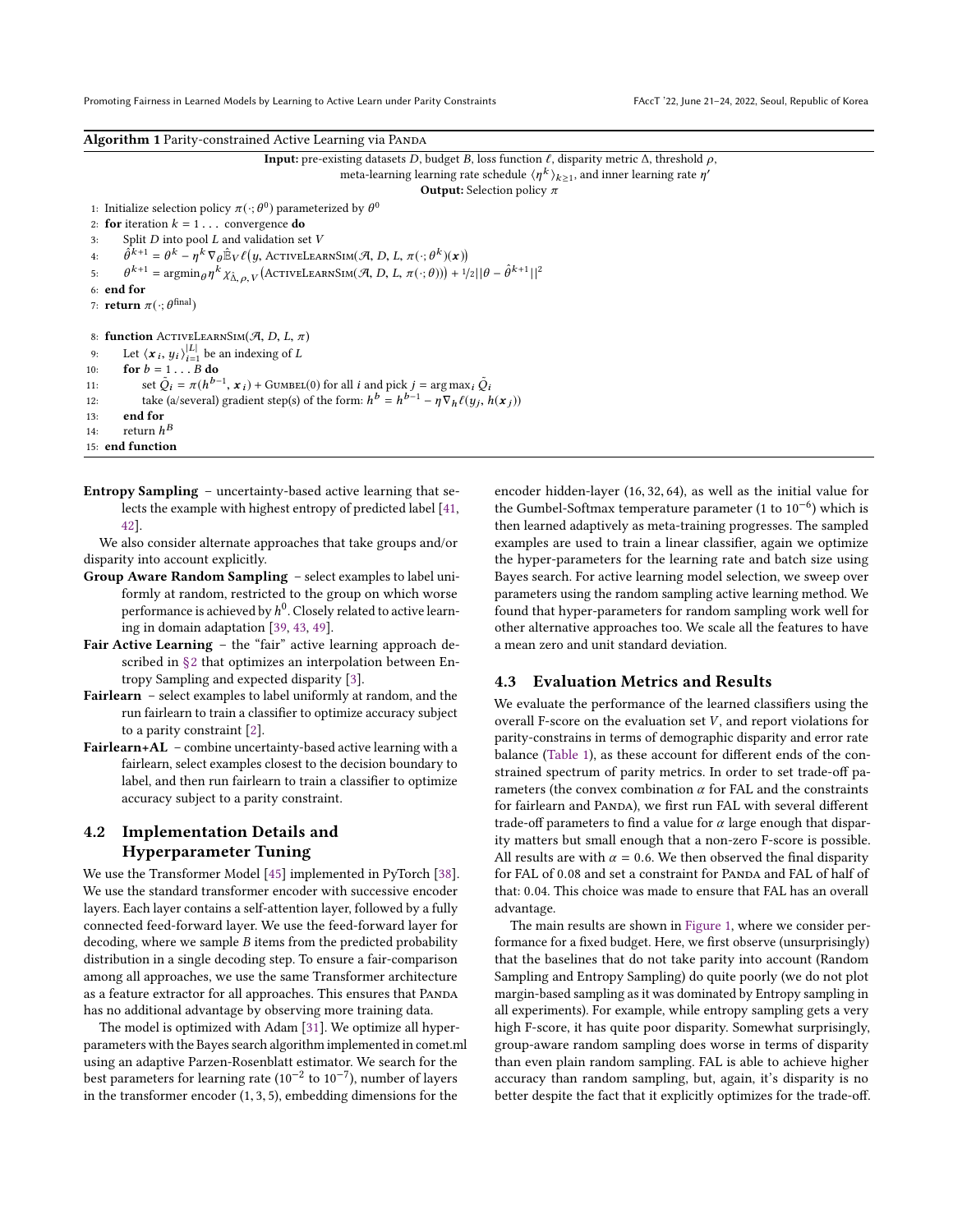<span id="page-5-0"></span>

Figure 1: (Left) A scatterplot of demographic disparity versus F-score for a fixed budget  $B = 400$ , for PANDA and baseline approaches. (Right) A similar scatterplot for error rate balance versus F-score. In both cases, the upper-left is optimal behavior. Overall, we see that fairlearn and PANDA are the most competitive algorithms, with flipped behavior with respect to disparity on the two metrics. Dotted curves are algorithms unaware of parity/groups; solid lines are algorithms that are.

<span id="page-5-1"></span>

-- Random Sampling - Fairlearn - PANDA - Fair Active Learning -- Entropy Sampling - Group Aware Random Sampling - Fairlearn+AL -- Chance

Figure 2: Learning curves for all algorithms, (Left) budget versus F-score and (Right) budget versus demographic disparity. target parity, with Panda achieving a higher F-score than FAL (which has higher disparity). The black dotted line shows the The constraint value for fairlearn and PANDA is 0.04. We see that PANDA and fairlearn are able to (approximately) achieve the F-score for a random classifier.

Finally, fairlearn and PANDA dominate in terms of the trade-off,<br>with PANDA achieving higher accuracy, better error rate balance, Finally, fairlearn and PANDA dominate in terms of the trade-off, but worth demographic disparity.

conect more uata. In Figure 2, we plot budget versus i-score and<br>disparity for a fixed parity constraint of 0.04. Unsurprisingly, we<br>see that entropy sampling outperforms random sampling, though t worth demographic disparity.<br>We also consider the dynamic nature of these algorithms as they they perform essentially the same for disparity. We also see a clear<br>the deaf in FAL hatmon F same (magazine had not in magazine) and disparity for a fixed partly constraint of 5.01. Chicarphonigly, we constraints we<br>see that entropy sampling outperforms random sampling, though mance to ra collect more data. In [Figure 2,](#page-5-1) we plot budget versus f-score and trade-off in FAL between F-score (goes up as budget increases) and disparity (goes up).

Here, we see that both fairlearn and PANDA are able to keep the disparity low (after an initial peak for PANDA). There is a generalization gap between PANDA's training disparity (which always exactly satisfies the <sup>0</sup>.<sup>04</sup> constraint) and its validation disparity, which is somewhat higher, as anticipated by concentration bounds on disparity like those of Agarwal et al. [\[2\]](#page-6-13). The initial peak in disparity (where it does not satisfy the constraint) for PANDA is not surprising: it is trained end-to-end to pick a good sample of 400 points; it is not optimized for smaller budgets. Similarly, in terms of F-score, Panda achieves a very high initial F-score, essentially a zero-shot learning type effect. However, as it lowers the disparity, the F-score also

drops slightly. In all cases, the "Fairlearn+AL" baseline achieves better F-score in comparison to the "Fairlearn" baseline, however, this comes at the expense of both the demographic disparity and error rate balance.

At test time, PANDA is the fastest of all the active learning algorithms we compare to from [§4.1](#page-3-3) with matching runtime performance to random sampling. This is because at test time we only need a single forward pass through the selection policy to select the B samples to label. Entropy sampling requires computing then entropy in every time step. Fairlearn is much slower as the learning reduction refits a mixture of experts model with different weights. Fair Active Learning is the slowest approach as it needs to compute the "expected fairness" that requires learning a new classifier for every data point in the pool of unlabeled data. For meta-training, learning the policy for PANDA converged after few hours.

# 5 DISCUSSION, LIMITATIONS AND **CONCLUSION**

We presented PANDA, a meta-learning approach for learning to active learn under parity constraints, motivated by the desire to build an algorithm to mitigate unfairness in machine learning by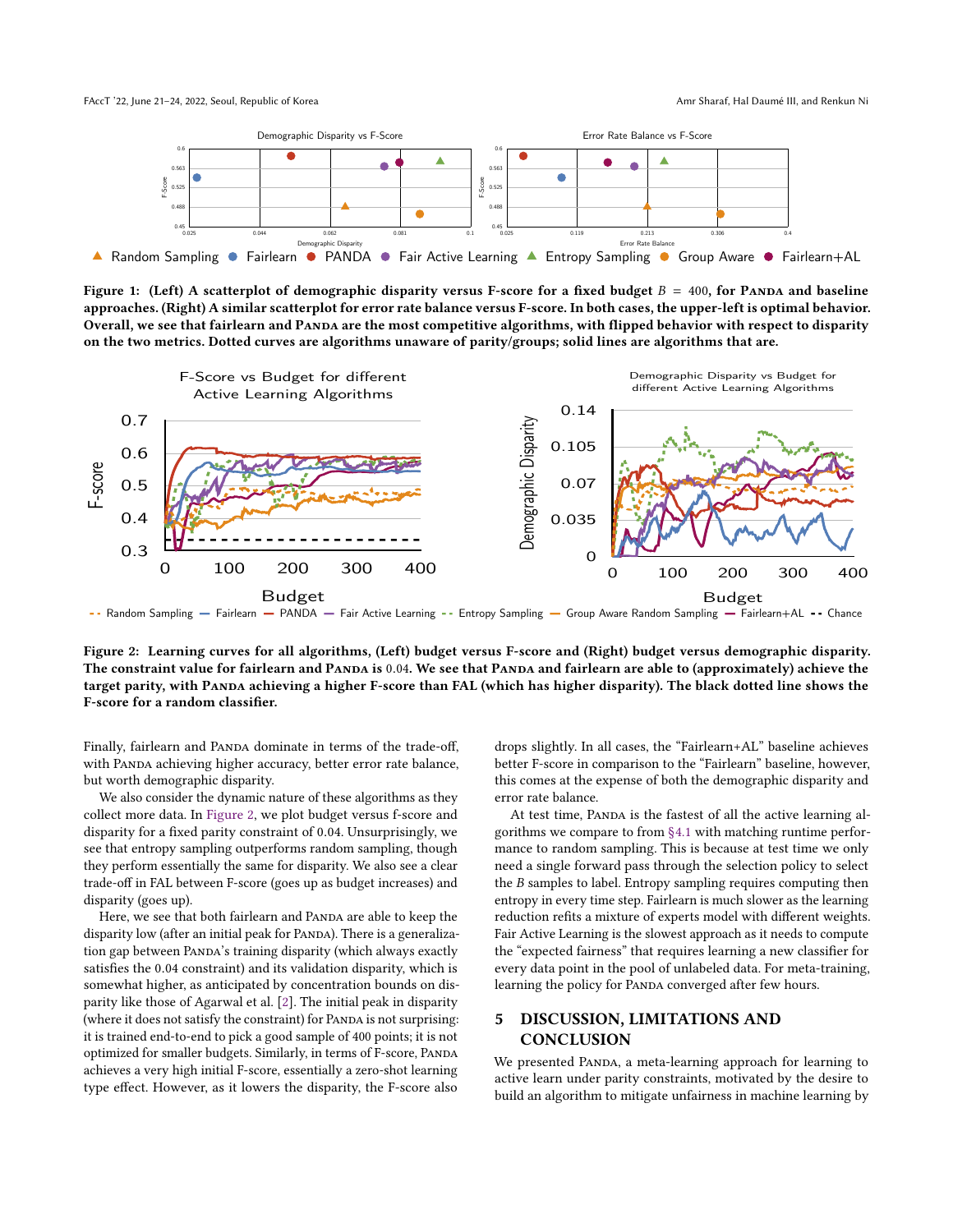Promoting Fairness in Learned Models by Learning to Active Learn under Parity Constraints FACCT '22, June 21-24, 2022, Seoul, Republic of Korea

collecting more data. We have seen that empirically PANDA is effective experimentally, even in a setting in which it essentially has to choose all 400 points to label at once, rather than one at a time. An obvious direction of future work is to incorporate features of the underlying classifier into the selection policy; the major challenge here is the computational expense of unrolling the corresponding computational graph. One major advantage of PANDA over all other alternatives is that in principle it does not need access to group information at test time. So long as it can be trained with group information available (for measuring disparities on the meta-test data), there is nothing in the algorithm that requires this information at test time. The only other setting in which this is possible is FAL with demographic disparity (precisely because demographic disparity does not need access to labels). Exploring this experimentally is a potential next step. Finally, there is the broader question of: how does one know what is the right intervention to mitigate disparities? Should we constrain our classifier? Should we collect more data? More features? Change the architecture? These are all important questions that are only beginning to be explored [\[9,](#page-6-1) [22\]](#page-6-23).

Standard concentration bounds on disparity like those of [\[2\]](#page-6-13) hold for PANDA: if a given disparity is achieved at training time, then PANDA guarantees a bound on the generalization error for the validation disparity. What one would like to show is that after sampling using PANDA, we can guarantee improvement in fairness parity; this theoretical analysis remains a future work item.

## 6 BROADER IMPACT

The motivation of this work is precisely to have positive broader impacts, by giving machine learning practitioners who care about fairness in machine learning another tool in their toolbox to build models with fewer disparities. Our primary target stakeholder population is such machine learning practitioners and data scientists. Secondarily, as that primary stakeholder population builds and deploys algorithms, those who are impacted by those algorithms through direct or indirect use will, we hope, suffer fewer disparities as a result.

There are several risks. The first is a false sense of security. For instance, we do not prove formally that this approach is guaranteed to work in all cases, and our empirical results are limited to a small number of tests over a single dataset. On the positive side, Agarwal et al. [\[2\]](#page-6-13) prove a generalization bound for disparity that applies to our algorithm (as well as any other algorithm); thus, so long as practitioners properly test the resulting disparities of their models, they can consult these generalization bounds to get estimates of worst case behavior.

A second risk is around, if deployed, how the new data is collected. We have seen news stories recently around unethical practices for data collection. Any additional labeling that is performed as a result of running this or similar algorithms should be done consistent with standard ethical guidelines for data collection.

Overall, while there are real concerns about how this technology might be deployed, our hope is that the positive impacts outweigh the negatives, specifically because standard best-use practices should mitigate most of the risks.

#### ACKNOWLEDGMENTS

The authors would like to thank Tom Goldstein for his valuable comments and suggestions regarding the forward-backward splitting method for optimization. The authors would also like to thank the anonymous referees as well as members of the Computational Linguistics and Information Processing (CLIP) lab for their valuable comments and helpful suggestions.

## REFERENCES

- <span id="page-6-10"></span>[1] Behnoush Abdollahi and Olfa Nasraoui. 2018. Transparency in fair machine learning: The case of explainable recommender systems. In Human and Machine Learning. Springer, Springer, 21–35.
- <span id="page-6-13"></span>Alekh Agarwal, Alina Beygelzimer, Miroslav Dudik, John Langford, and Hanna Wallach. 2018. A Reductions Approach to Fair Classification. In Proceedings of the 35th International Conference on Machine Learning (Proceedings of Machine Learning Research, Vol. 80), Jennifer Dy and Andreas Krause (Eds.). PMLR, USA, 60–69. <https://proceedings.mlr.press/v80/agarwal18a.html>
- <span id="page-6-18"></span>[3] Hadis Anahideh, Abolfazl Asudeh, and Saravanan Thirumuruganathan. 2022. Fair active learning. Expert Systems with Applications 199 (2022), 116981. [https:](https://doi.org/10.1016/j.eswa.2022.116981) [//doi.org/10.1016/j.eswa.2022.116981](https://doi.org/10.1016/j.eswa.2022.116981)
- <span id="page-6-15"></span>[4] Dana Angluin. 1988. Queries and Concept Learning. Mach. Learn. 2, 4 (April 1988), 319–342. <https://doi.org/10.1023/A:1022821128753>
- <span id="page-6-20"></span>[5] Julia Angwin, Jeff Larson, Surya Mattu, and Lauren Kirchner. 2016. Machine bias. ProPublica.
- <span id="page-6-2"></span>[6] Philip Bachman, Alessandro Sordoni, and Adam Trischler. 2017. Learning Algorithms for Active Learning. In Proceedings of the 34th International Conference on Machine Learning (Proceedings of Machine Learning Research, Vol. 70),<br>Doina Precup and Yee Whye Teh (Eds.), PMLR, PMLR, 301-310, https: Doina Precup and Yee Whye Teh (Eds.). PMLR, PMLR, 301-310. [//proceedings.mlr.press/v70/bachman17a.html](https://proceedings.mlr.press/v70/bachman17a.html)
- <span id="page-6-22"></span>[7] Michelle Bao, Angela Zhou, Samantha Zottola, Brian Brubach, Sarah Desmarais, Aaron Horowitz, Kristian Lum, and Suresh Venkatasubramanian. 2021. It's COMPASlicated: The Messy Relationship between RAI Datasets and Algorithmic Fairness Benchmarks.
- <span id="page-6-14"></span>[8] Ángel Alexander Cabrera, Will Epperson, Fred Hohman, Minsuk Kahng, Jamie Morgenstern, and Duen Horng Chau. 2019. FairVis: Visual analytics for discovering intersectional bias in machine learning.
- <span id="page-6-1"></span>[9] Irene Y. Chen, Fredrik D. Johansson, and David Sontag. 2018. Why is My Classifier Discriminatory?. In Proceedings of the 32nd International Conference on Neural Information Processing Systems (Montréal, Canada) (NIPS'18). Curran Associates Inc., Red Hook, NY, USA, 3543–3554.
- <span id="page-6-12"></span>[10] Alexandra Chouldechova. 2017. Fair prediction with disparate impact: A study of bias in recidivism prediction instruments. Big data 5, 2 (2017), 153–163.
- <span id="page-6-16"></span>[11] David Cohn, Les Atlas, and Richard Ladner. 1994. Improving generalization with active learning. Machine learning 15, 2 (1994), 201–221.
- <span id="page-6-4"></span>[12] Patrick L Combettes and Valérie R Wajs. 2005. Signal recovery by proximal forward-backward splitting. Multiscale Modeling & Simulation 4, 4 (2005), 1168– 1200.
- <span id="page-6-11"></span>[13] Kate Crawford and Ryan Calo. 2016. There is a blind spot in AI research. Nature 538, 7625 (2016), 311–313.
- <span id="page-6-6"></span>[14] Zihang Dai, Zhilin Yang, Yiming Yang, Jaime Carbonell, Quoc V Le, and Ruslan Salakhutdinov. 2019. Transformer-xl: Attentive language models beyond a fixedlength context.
- <span id="page-6-7"></span>[15] Mostafa Dehghani, Stephan Gouws, Oriol Vinyals, Jakob Uszkoreit, and Łukasz Kaiser. 2018. Universal transformers.
- <span id="page-6-8"></span>[16] Jacob Devlin, Ming-Wei Chang, Kenton Lee, and Kristina Toutanova. 2018. Bert: Pre-training of deep bidirectional transformers for language understanding.
- <span id="page-6-21"></span>[17] Dheeru Dua and Casey Graff. 2017. UCI Machine Learning Repository. [http:](http://archive.ics.uci.edu/ml) [//archive.ics.uci.edu/ml](http://archive.ics.uci.edu/ml)
- <span id="page-6-3"></span>[18] Meng Fang, Yuan Li, and Trevor Cohn. 2017. Learning how to active learn: A deep reinforcement learning approach.
- <span id="page-6-17"></span>[19] Valerii Vadimovich Fedorov. 2013. Theory of optimal experiments.
- <span id="page-6-19"></span>[20] Michael Feldman, Sorelle A. Friedler, John Moeller, Carlos Scheidegger, and Suresh Venkatasubramanian. 2015. Certifying and Removing Disparate Impact. In Proceedings of the 21th ACM SIGKDD International Conference on Knowledge Discovery and Data Mining (Sydney, NSW, Australia) (KDD<sup>'</sup>15). Association for Computing Machinery, New York, NY, USA, 259–268. [https://doi.org/](https://doi.org/10.1145/2783258.2783311) [10.1145/2783258.2783311](https://doi.org/10.1145/2783258.2783311)
- <span id="page-6-9"></span>[21] Batya Friedman and Helen Nissenbaum. 1996. Bias in computer systems. ACM Transactions on Information Systems (TOIS) 14, 3 (1996), 330–347.
- <span id="page-6-23"></span>[22] Sainyam Galhotra, Yuriy Brun, and Alexandra Meliou. 2017. Fairness testing: Testing software for discrimination.
- <span id="page-6-0"></span>[23] Vivian Giang. 2018. The potential hidden bias in automated hiring systems.
- <span id="page-6-5"></span>[24] Tom Goldstein, Christoph Studer, and Richard Baraniuk. 2014. A field guide to forward-backward splitting with a FASTA implementation.